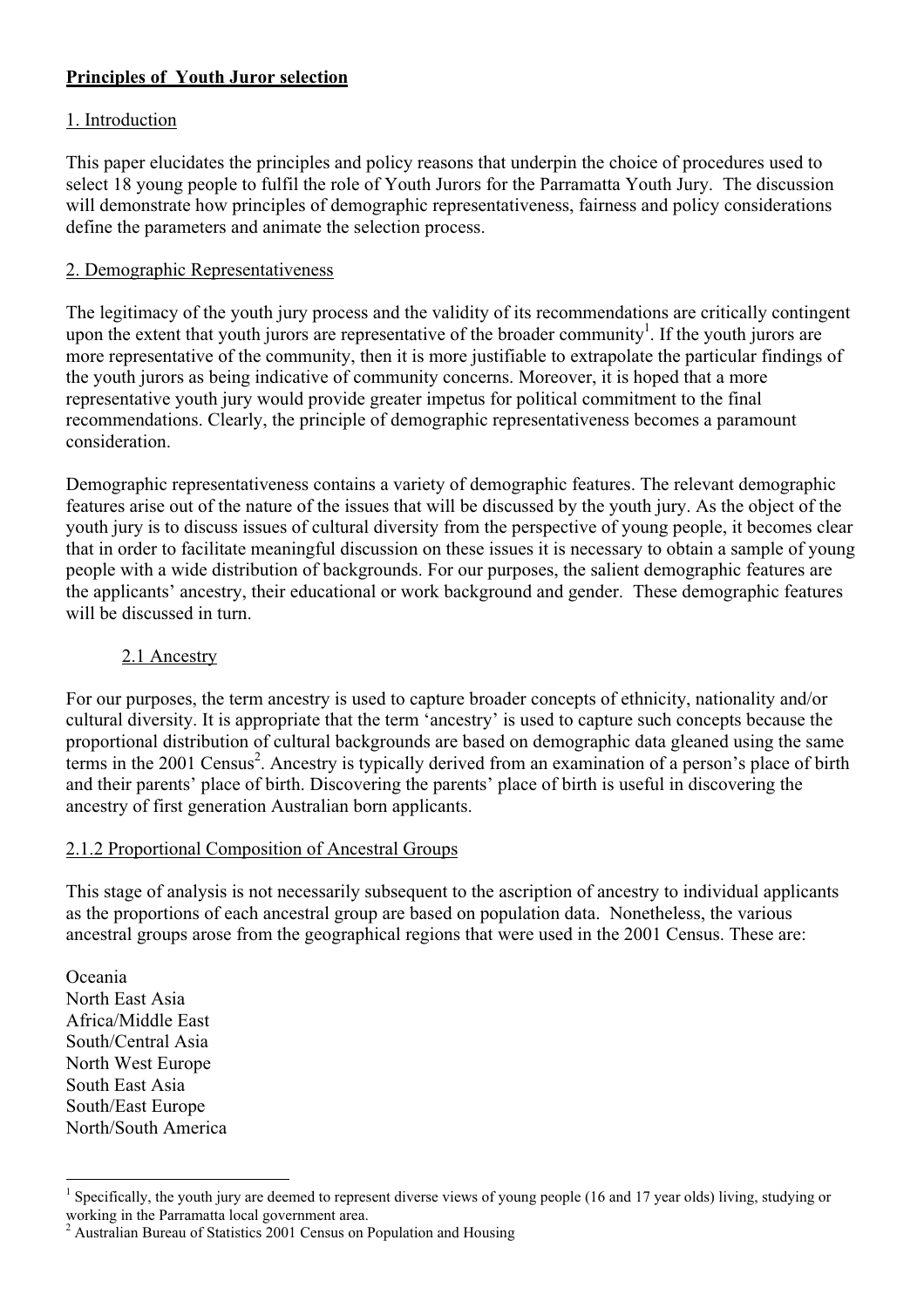The proportions of people born in each of these regions where determined as a percentage of the whole population. This percentage was then applied to the total number of youth jurors (18) to find the proportional composition of each ancestral group.

#### 2.2 Educational and Work background

The next significant demographic feature is educational and work background. A representative distribution of youth jurors reflecting a mix of such backgrounds is necessary to gain a range of perspectives from young people in the Parramatta region. Indeed, the overall effectiveness of the outcomes of the youth jury, at least in terms of publicity, would be enhanced by having a wide spread of young people representing a diverse range of schools or workplaces. It is also possible that educational and work background may be a slight indicator of socio-economic status, although the presence of this demographic feature arises more by incidence rather than by intent.

Educational background ascertains what type of school the 16 or 17-year-old applicant attends, if enrolled in full-time education. Educational background is based on the following census based categories: Government school; Non-government school and Catholic school.

If the applicant is not engaged in study, then the next question is whether the applicant is enrolled in fulltime employment.

Applicants who did not study or work in Parramatta, but indicated that they lived in Parramatta were confined to the "Other" category, which was also accounted for in the Census. This category represented a miscellany of situations: for example, the other category could refer to unemployed young people or young people who were working in casual employment or those studying outside of Parramatta.

Similar a process as outlined for ancestry also occurred when analysing this demographic feature. That is, applicants were ascribed with one of the five educational or work categories: Government School; Non-Government School; Catholic School; Full-time employment; Other. The proportion of youth jurors in each of these categories was based on census data.

# 2.3 Gender

Gender is the third critical demographic feature. The aspiration is for the number of youth jurors to be equal by sex. That is, 9 female and 9 male youth jurors are selected once the representative proportions based on ancestry and educational/work background where determined.

# 3. Fairness: Random Selection

In terms of selection, an appropriate standard of fairness is selection based on explicit criteria. These criteria are outlined above under the rubric of demographic representativeness along the salient demographic features that animate this concept. The preceding discussion demonstrates how a demographic profile (containing the salient demographic features) is ascribed for each applicant and the theoretical proportions are ascertained based on demographic data. As the criteria are broad, the actual selection of a particular applicant to be a youth juror is based on random selection. In this way, random selection ensures that applicants are selected fairly through the operation of unbiased or objective probability.

Random selection occurs at each level of the 3 demographic features of ancestry, educational/work background and gender. For example, once the pool of applicants have been ascribed an ancestry and the demographic proportions have been established, the actual sample of youth jurors per ancestry is determined by random selection.